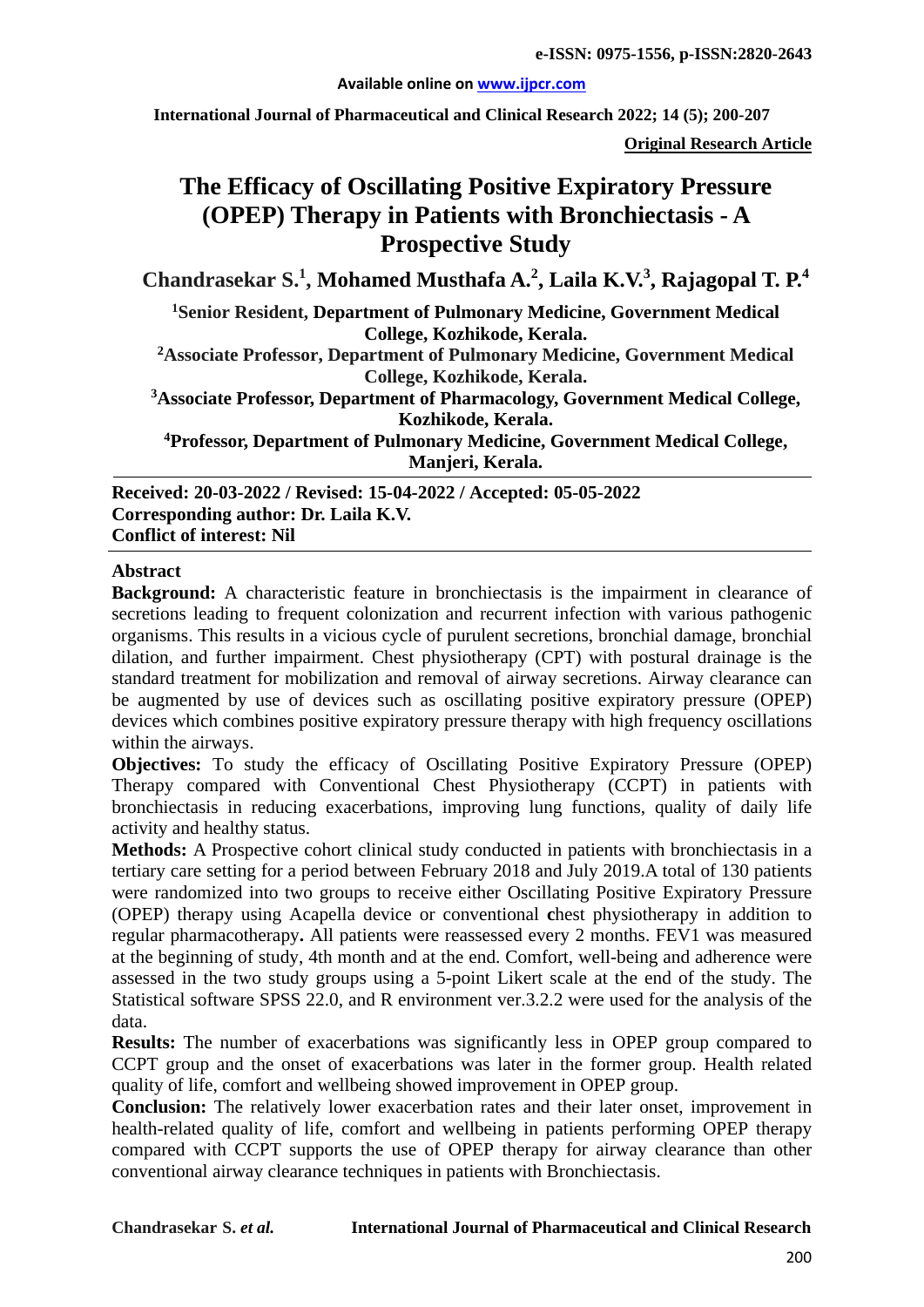#### **Keywords**: Bronchiectasis, Chest physiotherapy.

This is an Open Access article that uses a fund-ing model which does not charge readers or their institutions for access and distributed under the terms of the Creative Commons Attribution License (http://creativecommons.org/licenses/by/4.0) and the Budapest Open Access Initiative (http://www.budapestopenaccessinitiative.org/read), which permit unrestricted use, distribution, and reproduction in any medium, provided original work is properly credited.

#### **Introduction**

Bronchiectasis is a condition where the bronchi are abnormally and permanently dilated and is characterized by destruction of epithelial, elastic and muscular elements of the bronchi. The clinical manifestations include chronic cough with plenty of mucopurulent expectoration [1] Bronchiectasis primarily affects the medium-sized bronchi, but it may extend to the distal bronchi and bronchioles [2]. One of the characteristic features is severe impairment in clearance of secretions leading to frequent colonization and recurrent infection with various pathogenic organisms. This results in purulent expectoration and a vicious cycle of bronchial damage, bronchial dilation, and impaired clearance of secretions sets in [3].

Chest physiotherapy (CPT) with postural drainage is the standard treatment for mobilization and removal of airway secretions. Airway clearance can be augmented by use of devices such as oscillating positive expiratory pressure (OPEP) devices which combines positive expiratory pressure therapy with high frequency oscillations within the airways [4]. This allows more air to enter peripheral airways via collateral channels, and also to go behind secretions, moving them towards larger airways from where they can easily be expelled [5]. Such devices include the Flutter valve and Acapella device both having similar pressure flow characteristics [6]. Acute exacerbations are a major cause of morbidity in bronchiectasis and the measures to reduce frequency of exacerbations play a major role in treatment [7] [8]. Even though several studies have compared the effects of oscillating PEP therapy with other airway

clearance techniques there is considerable variability in study findings so that the overall effect of oscillating PEP therapy remains unclear [9-11].

#### **Objectives**

To study the efficacy of Oscillating Positive Expiratory Pressure (OPEP) Therapy compared with Conventional Chest Physiotherapy (CCPT) in patients with bronchiectasis in reducing exacerbations, improving lung functions, quality of daily life activity and healthy status.

#### **Materials and Methods**

A Prospective cohort clinical study conducted in patients diagnosed with bronchiectasis in a tertiary care setting for a period between February 2018 and July 2019. The study was approved by the Institutional ethical committee. All adult patients diagnosed as having moderate to severe bronchiectasis based on Bronchiectasis severity Index [12] were included in the study after obtaining informed consent. Those with frank hemoptysis, hemodynamic instability, recent pneumothorax or myocardial infarction were excluded. Sample size was calculated based on the formula n=(z-alpha +z-beta)  $^{2}$  x S.D<sup>2</sup> x 2 /d<sup>2.</sup> (zalpha  $=1.96$ , z-beta=0.84, SD=1, mean(d)=0.5). According to this formula minimum number of 63 in each group was required.

After detailed history and clinical examination, baseline assessment was made. Grade of dyspnea according to modified MMRC scale, sputum quantity, smoking status, prior hospitalizations, antibiotic usage, available sputum culture reports were noted. Chest radiograph and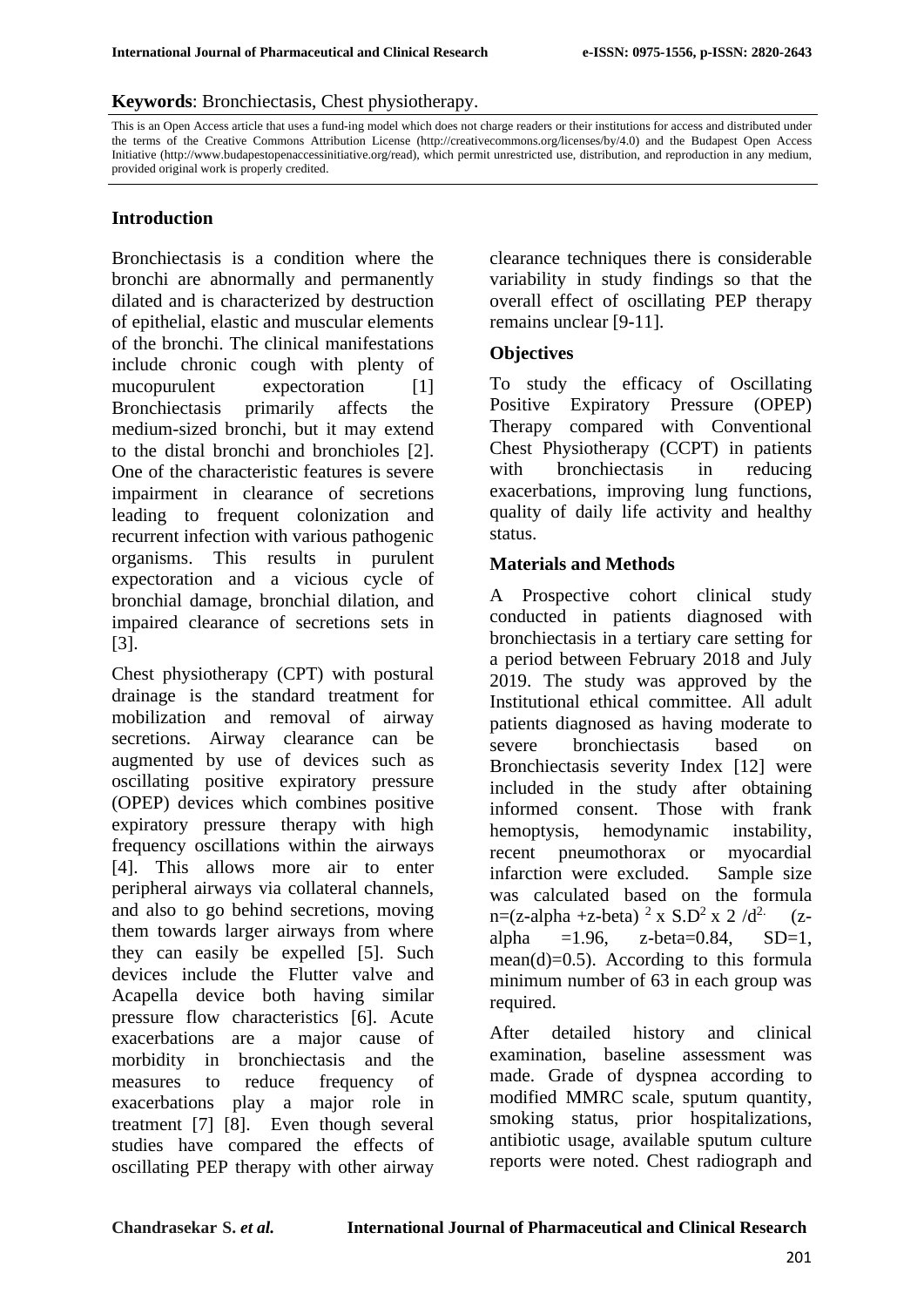HRCT Thorax findings were recorded to assess radiological extent.

Patients who met inclusion criteria were randomly assigned into two groups. In addition to routine pharmacotherapy in all patients, those in Group 1 were instructed for regular home based Oscillating Positive Expiratory Pressure (OPEP) therapy using Acapella device and those in Group 2 were instructed for home based conventional chest physiotherapy (CCPT).

Patients in both groups were reassessed every 2 months to verify whether they follow the techniques as instructed. Patients were asked to maintain a diary to note down the number of times they performed the respective techniques each day and they were advised to report if there were any worsening of symptoms. Spirometry was done to measure FEV1 at the beginning of study, 4th month and at the end of 1 year. A monthly telephone call to all patients to encourage for good adherence was made. All patients were followed up for 1 year. Comfort, wellbeing and adherence were assessed in the two study groups using a 5-point Likert scale at the end of the study.

#### **Statistical analysis**

The Statistical software namely SPSS 22.0, and R environment ver.3.2.2 were used for the analysis of the data. Student t test (two tailed, independent) have been used to find the significance of study parameters on continuous scale between two groups (Inter group analysis) on metric parameters. Leven`s test for homogeneity of variance have been performed to assess the homogeneity of variance. Chi-square/ Fisher Exact test have been used to find the significance of study parameters on categorical scale between two or more groups. Fisher exact test used when cell samples are very small.

#### **Results**

Total 133 patients who met the inclusion criteria were randomized into two groups, of which 65 were in the OPEP group and 68 in the CCPT group. One patient each from both groups lost follow up and another one in CCPT was excluded due to acute myocardial infarction during the study period. A total of 64 patients in OPEP group and 66 patients in CCPT group completed the study.

| variables                   | OPEP group   | CCPT group   | Total       | P value |
|-----------------------------|--------------|--------------|-------------|---------|
|                             | $(n=64)$     | $(n=66)$     | $(n=130)$   |         |
| Age in years                |              |              |             |         |
| $<$ 20                      | $0(0\%)$     | $1(1.5\%)$   | $1(0.8\%)$  |         |
| $20 - 30$                   | $7(10.9\%)$  | 5(7.6%)      | $12(9.2\%)$ |         |
| $31 - 40$                   | $4(6.3\%)$   | $7(10.6\%)$  | $11(8.5\%)$ |         |
| $41 - 50$                   | 21(32.8%)    | 24(36.4%)    | 45(34.6%)   | 0.416   |
| $51-60$<br>$\bullet$        | 16(25%)      | $17(25.8\%)$ | 33(25.4%)   |         |
| 61-70                       | $12(18.8\%)$ | $12(18.2\%)$ | 24(18.5%)   |         |
| >70                         | $4(6.3\%)$   | $0(0\%)$     | $4(3.1\%)$  |         |
| Gender                      |              |              |             |         |
| Female                      | 37(57.8%)    | 38(57.6%)    | 75(57.7%)   | 0.978   |
| Male                        | $27(42.2\%)$ | 28(42.4%)    | 55(42.3%)   |         |
| Dyspnea grade               |              |              |             |         |
|                             | $0(0\%)$     | $0(0\%)$     | $0(0\%)$    |         |
| $\mathcal{D}_{\mathcal{L}}$ | $42(65.6\%)$ | $42(63.6\%)$ | 84(64.6%)   | 0.813   |
| 3                           | 22(34.4%)    | 24(36.4%)    | 46(35.4%)   |         |
| Sputum                      |              |              |             |         |

**Table`1: Age, gender, dyspnea grade, sputum quantity distribution**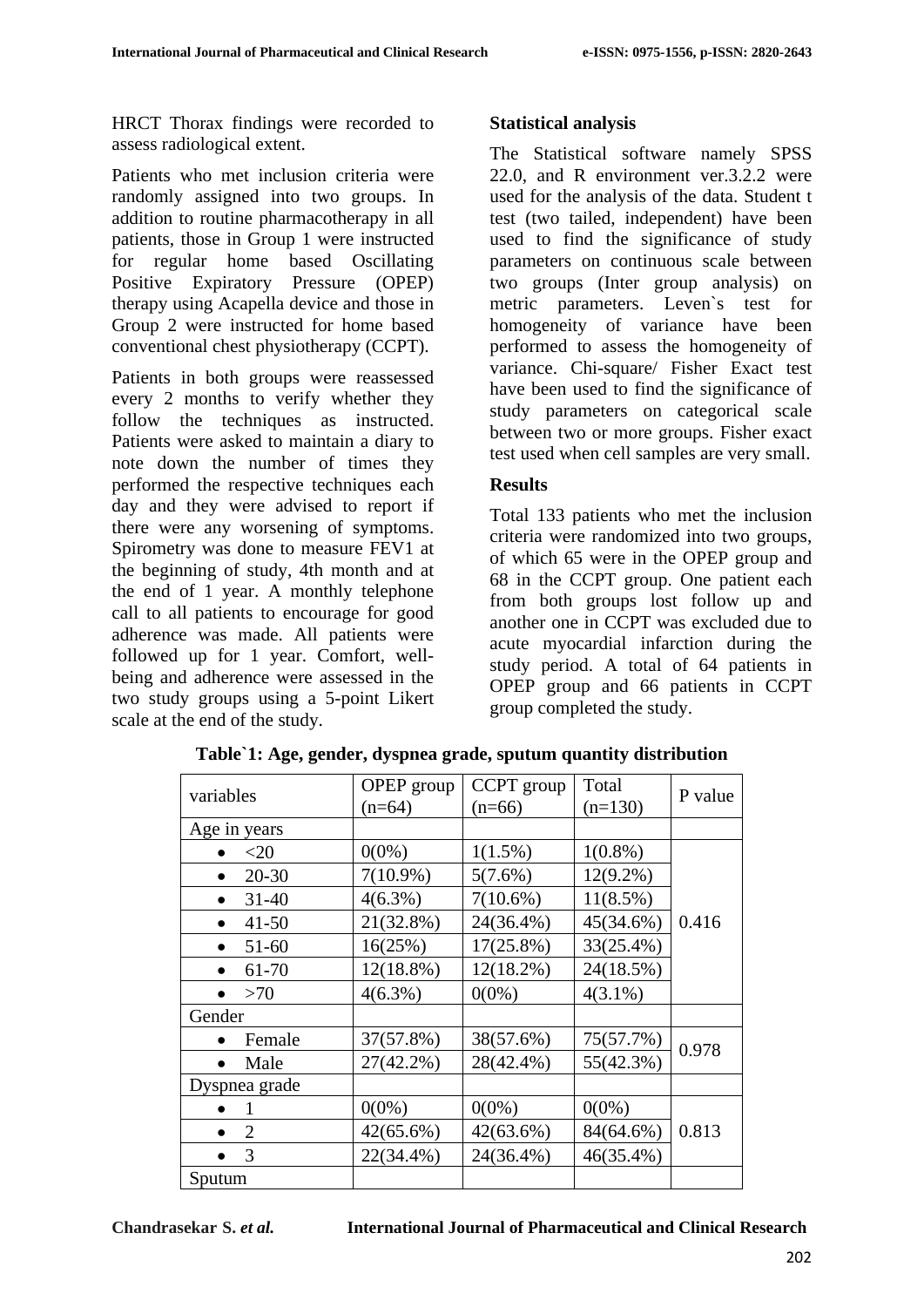| Moderate | $45(70.3\%)$ | $43(65.2\%)$  | 88(67.7%) | 0.529 |
|----------|--------------|---------------|-----------|-------|
| Severe   | 19(29.7%)    | $-23(34.8\%)$ | 42(32.3%) |       |

| Variables       | OPEP group  | CCPTgroup    | Total        | P value   |
|-----------------|-------------|--------------|--------------|-----------|
|                 | $(n=64)$    | $(n=66)$     | $(n=130)$    |           |
| Cough           | 64(100%)    | 66(100%)     | 130(100%)    | 1.000     |
| Hemoptysis      | $0(0\%)$    | $0(0\%)$     | $0(0\%)$     | 1.000     |
| Chest pain      | $0(0\%)$    | $0(0\%)$     | $0(0\%)$     | 1.000     |
| Fever           | $0(0\%)$    | $0(0\%)$     | $0(0\%)$     | 1.000     |
| <b>Diabetes</b> | 35(54.7%)   | $20(30.3\%)$ | 55(42.3%)    | $0.005**$ |
| Hypertension    | 21(32.8%)   | 22(33.3%)    | 43(33.1%)    | 0.950     |
| TB              | 29(45.3%)   | 25(37.9%)    | 54(41.5%)    | 0.390     |
| <b>CAD</b>      | $9(14.1\%)$ | $8(12.1\%)$  | $17(13.1\%)$ | 0.743     |

**Table 2 Comparison of Clinical variables**

Bronchiectasis Severity Index (BSI) was used to assess severity of bronchiectasis. BSI scoring includes HRCT Score, FEV1, and Medical Research Council Dyspnoea grade, Bacterial Colonisation (pseudomonas aeruginosa or other pathogenic bacteria), prior hospital admission and Exacerbations. Score below 4 was considered as mild, 5 to 8 as

moderate and 9 or more score considered as severe bronchiectasis.

Out of 130 patients 72 (55.4%) were categorized into moderate and 58(44.6%) were categorized into severe bronchiectasis. There was no significant difference in distribution of moderate and severe bronchiectasis in both groups  $(p=0.610)$ . Hence both groups were comparable(Table 3).

|  | Table 3: Patients distribution based on Bronchiectasis severity index |  |  |  |
|--|-----------------------------------------------------------------------|--|--|--|
|--|-----------------------------------------------------------------------|--|--|--|

| <b>BSI</b> |          | OPEP group<br>$(n=64)$ | $\vert$ CCPT<br>$(n=66)$ | Total<br>$(n=130)$ | P value |
|------------|----------|------------------------|--------------------------|--------------------|---------|
|            | Moderate | $34(53.1\%)$           | 38(57.6%)                | 72(55.4%)          | 0.610   |
|            | Severe   | $30(46.9\%)$           | 28(42.4%)                | 58(44.6%)          |         |

| Number of exacerbations per patient requiring antibiotics<br>(mean) | <b>OPEP</b><br>group<br>$(n=64)$ | $\mathsf{C}$ CPTgroup<br>$(n=66)$ |
|---------------------------------------------------------------------|----------------------------------|-----------------------------------|
| During study                                                        | 3.02                             | 3.124                             |
| End of study                                                        | -77                              | 2.23                              |

Number of exacerbations per patient requiring oral or iv antibiotics in OPEP group before and after study was 3.02 and 1.77 respectively. Number of exacerbations per patient requiring oral or iv antibiotics in CCPT group before and after study were 3.124 and 2.23 respectively. OPEP group have less exacerbation (1.77) than CCPT group (2.23) [Table 4]

Kaplan Meier function analysis was used to analyze time for 1st pulmonary exacerbation during study. Time for 1st pulmonary exacerbation in OPEP group was 212 days compared with 191 days in CCPT group. Significant log rank test done p=0.078. There was significant difference between OPEP and CCPT group. [Table 5, Figure 1]

#### **Table 5: Time of onset of first exacerbation**

**Chandrasekar S.** *et al.* **International Journal of Pharmaceutical and Clinical Research**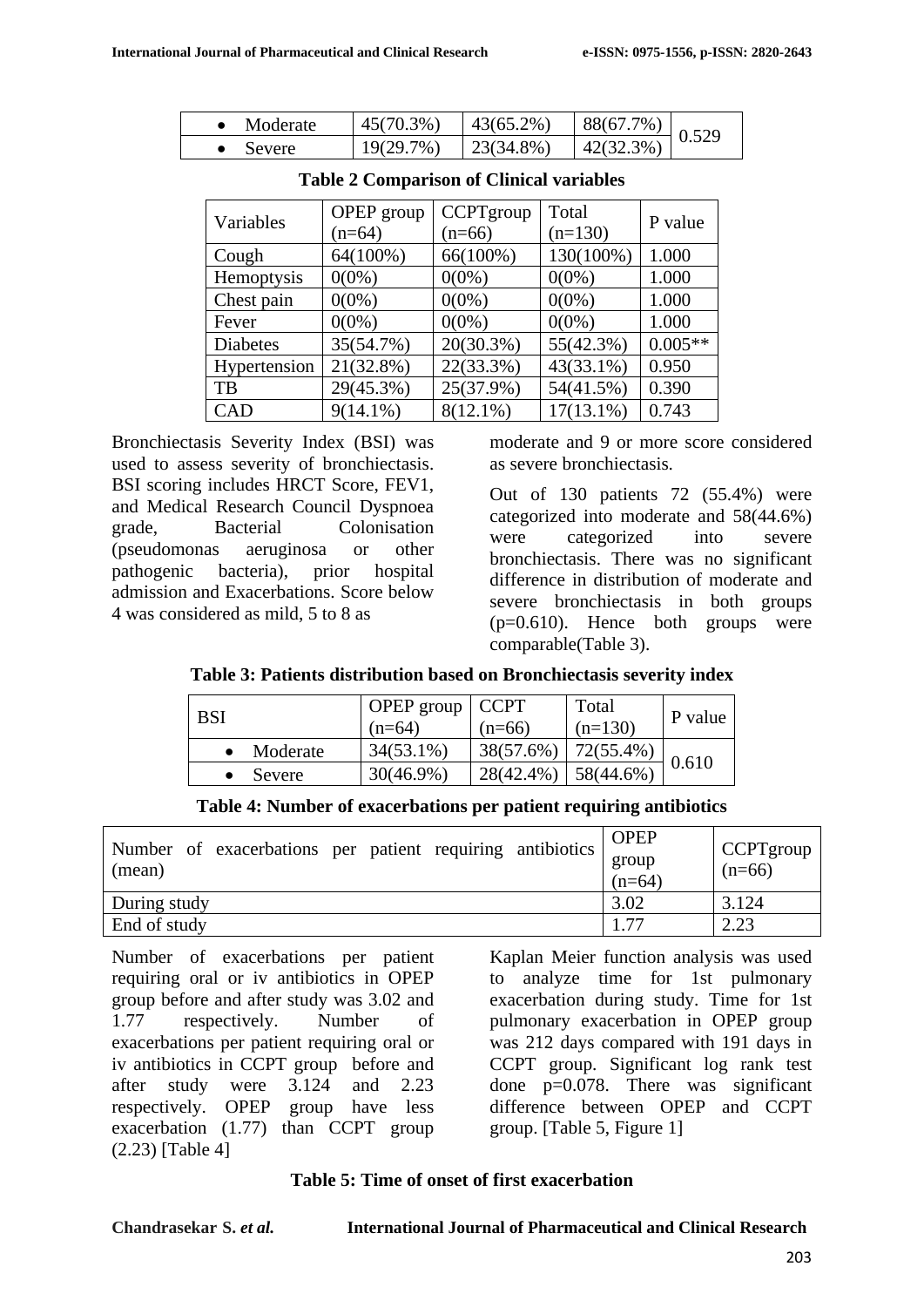



There was no significant difference in lung function changes in both groups. P value of FEV1 at 1, 4 and at end of study were

0.732, 0.995 and 0.957 respectively. [Figure 2,Table 6]

| Table 6: Comparison of FEV1 in two groups |  |                                                |  |  |
|-------------------------------------------|--|------------------------------------------------|--|--|
|                                           |  | <b>OPEP</b> group   Conventional group   Total |  |  |

| variables                                     |                  | OPEP group   Conventional group   Total |                          | P value |
|-----------------------------------------------|------------------|-----------------------------------------|--------------------------|---------|
| $FEV11st$ Month                               | $61.89 \pm 7.93$ | $161.39 \pm 8.54$                       | $61.64 \pm 8.22$   0.732 |         |
| $FEV14th$ month                               | $60.69 \pm 8.01$ | $160.70 \pm 8.68$                       | $60.69 \pm 8.32$ 0.995   |         |
| FEV1 at end of study $\vert$ 61.61 $\pm$ 8.23 |                  | $ 61.53 \pm 8.57$                       | $61.57 \pm 8.37$ 0.957   |         |



**Figure 2: Comparison of FEV1 in two groups** Distribution of SGRQ scores (0-100) in both groups were studied (Table 7).

## **Table 7: Distribution of SGRQ score in two groups**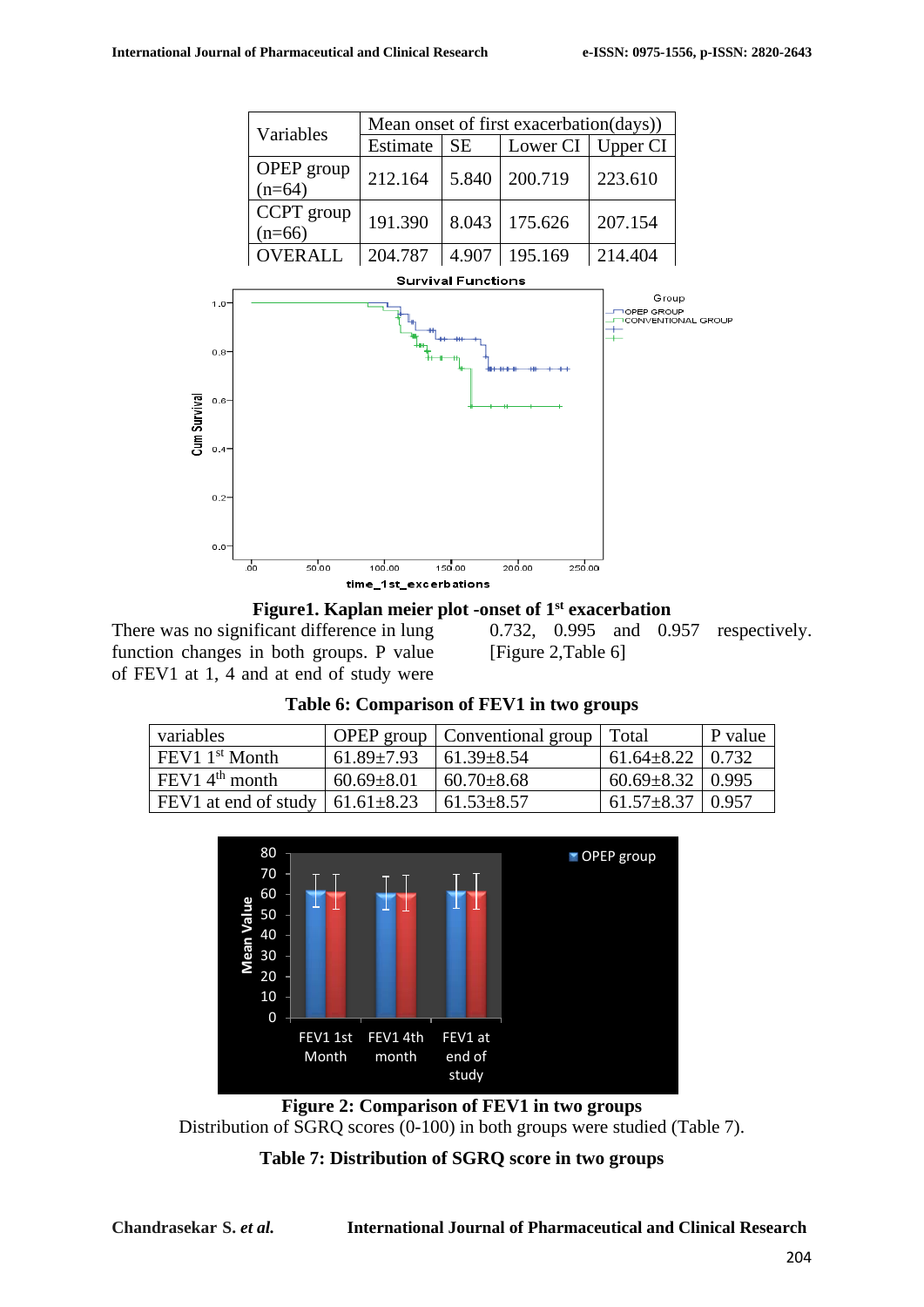|                          | OPEP group   | CCPT group   | Total        |
|--------------------------|--------------|--------------|--------------|
|                          | $(n=64)$     | $(n=66)$     | $(n=130)$    |
| SGRQ AT BASELINE (0-100) |              |              |              |
| <70<br>$\bullet$         | $25(39.1\%)$ | 19(28.8%)    | 44(33.8%)    |
| 70-80<br>$\bullet$       | 28(43.8%)    | $40(60.6\%)$ | 68(52.3%)    |
| >80<br>$\bullet$         | $11(17.2\%)$ | $7(10.6\%)$  | 18(13.8%)    |
| SGRQ AT THE END (0-100)  |              |              |              |
| $<$ 50<br>$\bullet$      | 40(62.5%)    | $16(24.2\%)$ | $56(43.1\%)$ |
| 50-70<br>$\bullet$       | 23(35.9%)    | 47(71.2%)    | 70(53.8%)    |
| >70                      | $1(1.6\%)$   | 3(4.5%)      | $4(3.1\%)$   |

**Table 8: Comparison of mean SGRQ**

|                                           | OPEP group   CCPT group   Total |                               | P value |
|-------------------------------------------|---------------------------------|-------------------------------|---------|
| SGRQ at baseline $\vert$ 72.20 $\pm$ 8.99 | $173.38 \pm 7.73$               | $172.80 \pm 8.37$             | 10.425  |
| SGRQ at the end $\vert$ 47.39 $\pm$ 9.85  | $56.55 \pm 9.42$                | $ 52.04 \pm 10.64  < 0.001**$ |         |

Mean SGRQ values at baseline and at the end of study in OPEP group was 72.20±8.99 and 47.39±9.85 respectively. Similarly Mean SGRQ values before and after study in CCPT group was 73.38±7.73 and  $56.55\pm9.42$ . Mean SGRO values in both groups were improved which was more OPEP group than CCPT group and was statistically significant (p<0.001). [Table 8, Figure 3]. Comfort, wellbeing and adherence in both groups were studied at end of the study with likert scale (0-4). The score was higher in OPEP group than CCPT group  $(p<0.001)$ .

## **Discussion**

Bronchiectasis is characterized by inflammation and infection causing damage that potentiates impaired mucociliary clearance. Treatment is focused on breaking the vicious cycle of mucus stasis, infection, inflammation, and airway destruction.[13] Airway clearance techniques help in reducing further airway damage by decreasing bacterial colonization and thereby reducing the number of exacerbations and hospitalizations [14]. These are nonpharmacological methods to improve symptoms and Quality of Life by reducing the frequency of exacerbations [15].

This prospective clinical study compared the efficacy of Oscillating Positive

Expiratory Pressure (OPEP) Therapy compared with Conventional chest physiotherapy (CCPT) in patients with Bronchiectasis. Among a total number of 130 patients, 65 were randomized to OPEP group and 68 to CCPT group. The baseline characteristics at the beginning of study were comparable between each group.

The total number of exacerbations per patient requiring antibiotics in CCPT group before and after study were 3.124 and 2.23 respectively and that in OPEP were 3.02 and 1.77 respectively. There was significant difference between OPEP and CCPT group in the time of onset of first exacerbation during the study which was 212 days in OPEP group compared with 191 days in CCPT group. Health related quality of life was assessed using SGRQ which showed improvement in OPEP group. Similar results were found in a study conducted by Murray et al [16]. Comfort, wellbeing and adherence both groups were studied with likert type scale (0-4) at the end and found higher in OPEP group.

## **Conclusion**

The relatively lower exacerbation rates and their later onset, improvement in healthrelated quality of life, comfort and wellbeing in patients performing OPEP therapy compared with CCPT supports the use of OPEP therapy for airway clearance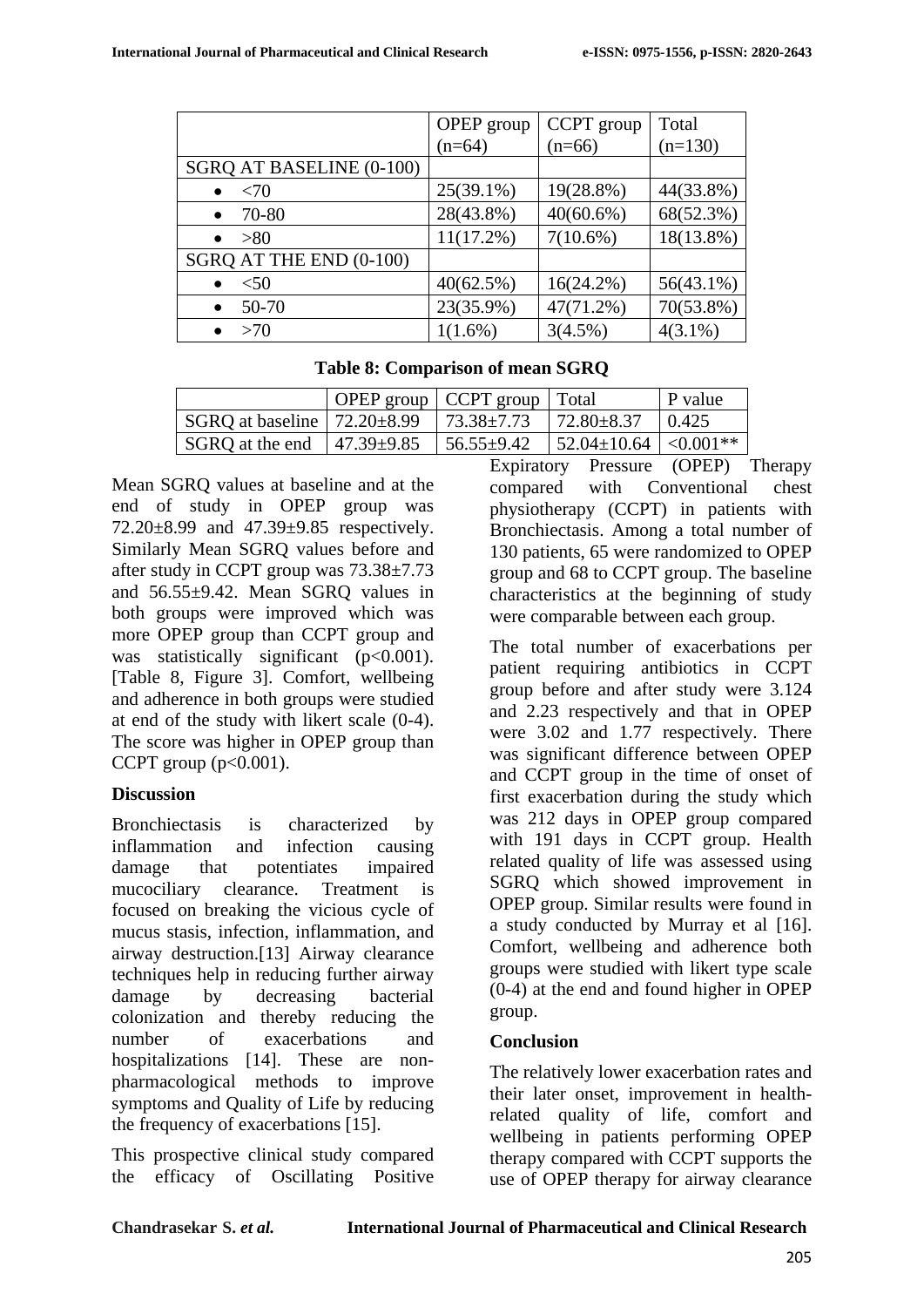than other conventional airway clearance techniques in patients with Bronchiectasis.

#### **Acknowledgements**

Authors would like to thank all the participants involved in this study.

#### **Funding:** No funding sources

**Ethical approval:** The study was approved by the Institutional Ethics Committee

## **References**

- 1. King PT, Holdsworth SR, Freezer NJ, Villanueva E, Holmes PW. Characterization of the onset and presenting clinical features of adult bronchiectasis. Respir Med. 2006;100(12):2183–9.
- 2. Fishman AP, Elias JA, Grippi MA, et al, eds. Fishman's pulmonary disease and disorders, 5th ed. New York, NY: McGraw Hill, 2015; pp. 1759–1773
- 3. Goeminne PC, Hernandez F, Diel R, Filonenko A, Hughes R, Juelich F, et al. The economic burden of bronchiectasis - known and unknown: a systematic review. BMC Pulm Med. 2019;19(1):54
- 4. Hardy KA. A review of airway clearance: new techniques indications and recommendations. Resp Care. 1994; 39:440.
- 5. Mcllwaine PM, Wong LT, Peacock D, Davidson AG. Long-term comparative trial of positive expiratory pressure versus oscillating positive expiratory pressure (flutter) physiotherapy in the treatment of cystic fibrosis. J Pediatr. 2001; 138:845–849.
- 6. Volsko TA, DiFiore J, Chatburn RL. Performance comparison of two oscillating positive expiratory pressure devices: Acapella versus Flutter. Respir Care. 2003;48(2):124–30.
- 7. Finklea JD, Khan G, Thomas S, Song J, Myers D, Arroliga AC. Predictors of mortality in hospitalized patients with acute exacerbation of bronchiectasis. Respir Med. 2010;104(6):816–21
- 8. Martínez-García MA, Soler-Cataluña J-J, Perpiñá-Tordera M, Román-Sánchez P, Soriano J. Factors associated with lung function decline in adult patients with stable non-cystic fibrosis bronchiectasis. Chest. 2007;132(5):1565–72
- 9. Patterson J, Bradley J, Hewitt O, et al. Airway clearance in bronchiectasis: a randomised crossover trial of active cycle of breathing techniques versus Acapella. Respiration 2005; 72: 239– 242.
- 10. Thompson C, Harrison S, Ashley J, et al. Randomised crossover study of the Flutter device and the active cycle of breathing technique in non-cystic fibrosis bronchiectasis. Thorax 2002; 57: 446–448.
- 11. Eaton T, Young P, Zeng I, Kolbe J. A randomized evaluation of the acute efficacy, acceptability and tolerability of flutter and active cycle of breathing with and without postural drainage in non-cystic fibrosis bronchiectasis. Chron Respir Dis. 2007;4(1):23–30.
- 12. Chalmers JD, Goeminne P, Aliberti S, et al. The bronchiectasis severity index: an international derivation and validation study. Am J RespirCrit Care Med 2014; 189: 576–585.
- 13. Lee AL, Burge AT, Holland AE. Airway clearance techniques for bronchiectasis. Cochrane Database Syst Rev. 2015;(11):CD008351
- 14. Erazo, E. W. V., Walles, J. G., Bejarano, H. A., Ustariz, R. J. M., Mejía, A. O., Escobar, P. L. J. Cabra, O. P., & Rodriguez, A. C. E. Reconstruction through the Use of the Posterior Peroneum for Coverage of Defects of the Distal Third of the Leg. Journal of Medical Research and Health Sciences, 2022:5(4), 1967– 1972.
- 15. McCool FD, Rosen MJ. Nonpharmacologic airway clearance therapies: ACCP evidence-based clinical practice guidelines. Chest. 2006;129(1 Suppl):250S-259S.